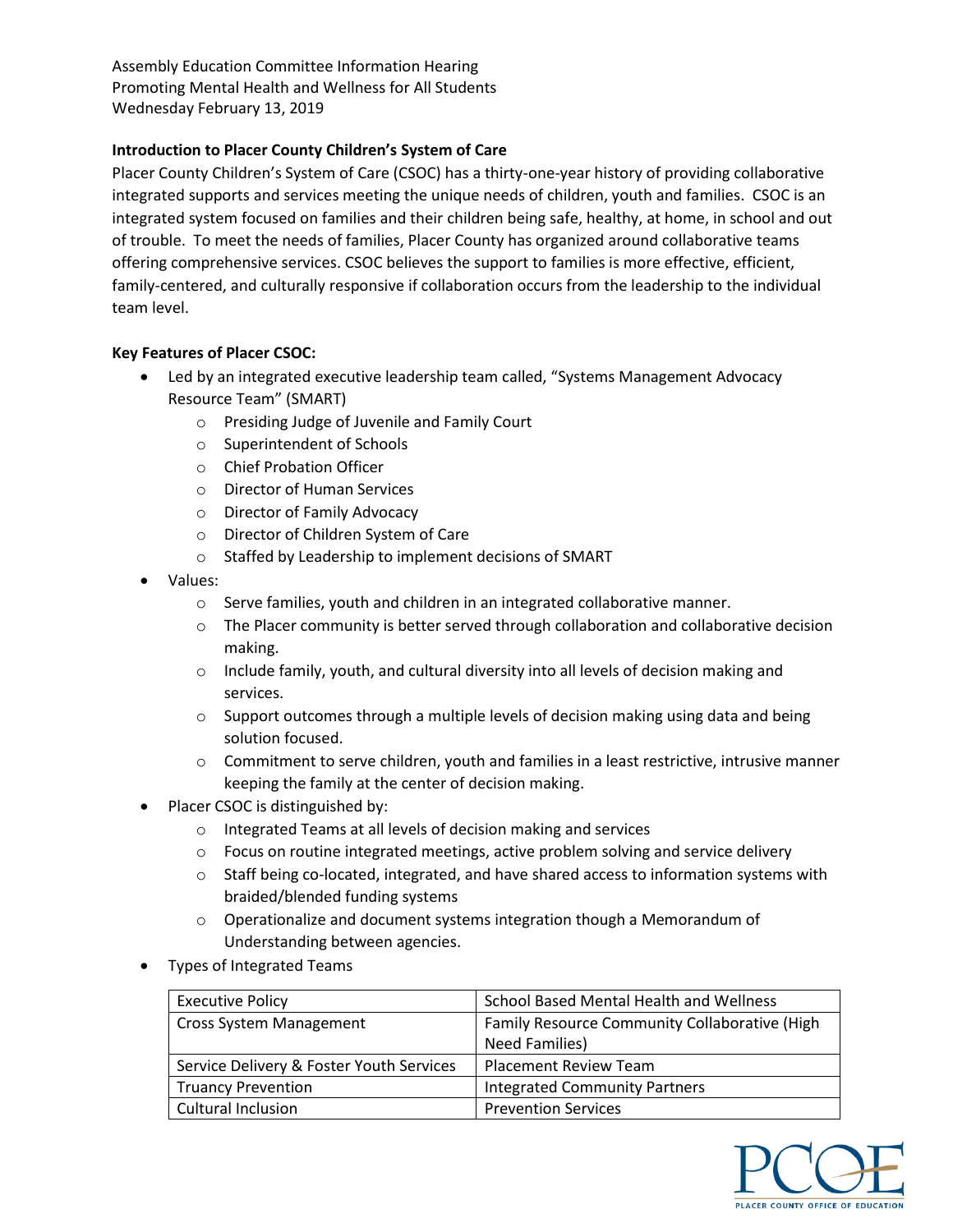Assembly Education Committee Information Hearing Promoting Mental Health and Wellness for All Students Wednesday February 13, 2019

## **Why a Collaborative Response to Student Mental Health and Wellness is Important:**

- According to the National Institute of Mental Health:
	- o 1 in 5 children ages 13-18 have, or will have a serious mental illness.
	- o 50% of all lifetime cases of mental illness begin by age 14 and 75% by age 24.
	- $\circ$  37% of students with a mental health condition age 14 and older drop out of school the highest dropout rate of any disability group.
- It is widely accepted adversity and childhood related trauma impacts brain development, childhood functioning, the onset of mental and physical illness and addiction. These increased risk factors lead to higher addiction, behavioral dysfunction, substance abuse, exploitation, and academic failure making it essential for schools to partner with their community and use an integrated approach to address this health crisis.

### **Integrated & Collaborative School Systems**

Designed to meet the multiple needs of a child, communities are now moving toward whole child or integrated teams. Similar to the System of Care model, Placer County is one of four Counties beginning a demonstration program funded by the Mental Health Services Oversight and Accountability Commission (MHSOAC). In collaboration with Placer County CSOC the County Office of Education is in the beginning stages of implementing an integrated systems model for mental wellness. The focus of this project is to support mental health and wellness throughout school sites by creating integrated teams supporting staff and students at all levels of support necessary to be preventative and proactively respond.

 Team Members will represent the needs of the community and will include school site staff, family liaisons, social worker, staff with behavioral expertise, academic staff and partner agencies.

#### **Multi-tier System of Support MTSS (A Public Health Model)**

In addition to integrated services, organized systems are a critical feature for supporting our children. Multi-tier Systems of Support (MTSS) is a coherent continuum of evidence-based, system-wide practices to support a rapid response to student needs, with frequent data-based monitoring to inform decision making and empower each student to achieve their potential. Modeled after Public Health Prevention, MTSS helps districts organize supports by:

- Universal (Tier I): Supports for all students, preventative in nature, common core instruction and strategies for improving school climate and wellness
- Tertiary (Tier II): Are systems and strategies to focus on the rapid response to supporting students who have greater needs who are not benefiting from universal strategies.
- Indicated (Tier III) are services directed at the individual who needs intensive supports. Typically one on one instruction, treatment, intensive case management to help those with the highest needs.

The Legislature recently funded the Orange County Department of Education to work with other County Offices of Education in California's "Scaling Up MTSS" (SUMS) project. The focus of this project was to